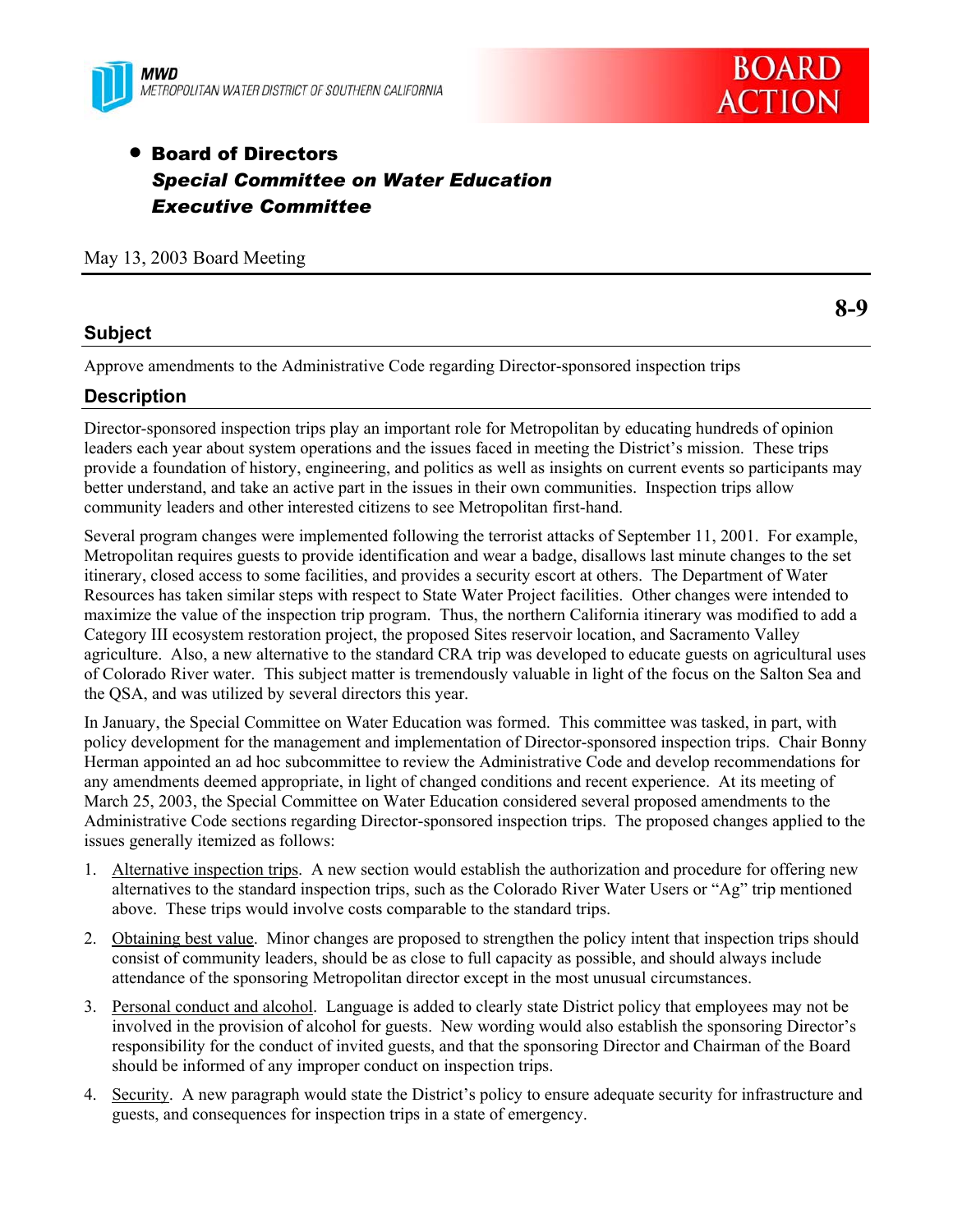The committee voted to approve several amendments, but directed staff to rewrite two paragraphs related to the area of conduct and alcohol – paragraphs (n) and (o) in the attachments – based upon the committee's discussion. Committee members expressed that the proposed language of these two paragraphs overly restricted employees' activities in assisting the sponsoring Director, and misdirected the Board Chairman's responsibility to look into and correct any improper behavior on an inspection trip to the Ethics Officer.

The Legal Department revised the two paragraphs consistent with the Special Committee's discussion. The sections of the Administrative Code affected by the prior action of the Special Committee, as well as paragraphs (n) and (o) as now proposed, are shown in **Attachment 1** (with changes marked) and **Attachment 2** (clean version as proposed). The recommendations for amending the Administrative Code are referred to the Special Committee on Water Education, the Executive Committee and the Board of Directors for final approval.

### **Policy**

Metropolitan Water District Board of Directors must approve amendments to the Administrative Code

### **California Environmental Quality Act (CEQA)**

CEQA determination for Options #1 and #2:

The proposed action is not defined as a project under CEQA because it involves continuing administrative activities, such as general policy and procedure making (Section 15378(b)(2) of the State CEQA Guidelines). In addition, where it can be seen with certainty that there is no possibility that the proposed action in question may have a significant effect on the environment, the proposed action is not subject to CEQA (Section 15061(b)(3) of the State CEQA Guidelines).

The CEQA determination is: Determine that the proposed action is not subject to CEQA pursuant to Sections 15378(b)(2) and 15061(b)(3) of the State CEQA Guidelines.

### **Board Options/Fiscal Impacts**

#### **Option #1**

Adopt the CEQA determination and approve the recommended Administrative Code changes as specified on **Attachment 1**

**Fiscal Impact:** None

#### **Option #2**

Do not amend the Administrative Code article on inspection trips **Fiscal Impact:** None

### **Recommendation**

Option #1

4/22/2003 *Date*

*Bonny Herman Chair, Special Committee on Water Education* 

**Attachment 1 – Proposed MWD Administrative Code Chapter 6, Article 2 (Changes Marked) Attachment 2 – Proposed MWD Administrative Code Chapter 6, Article 2 (Clean Version)**

BLA #2283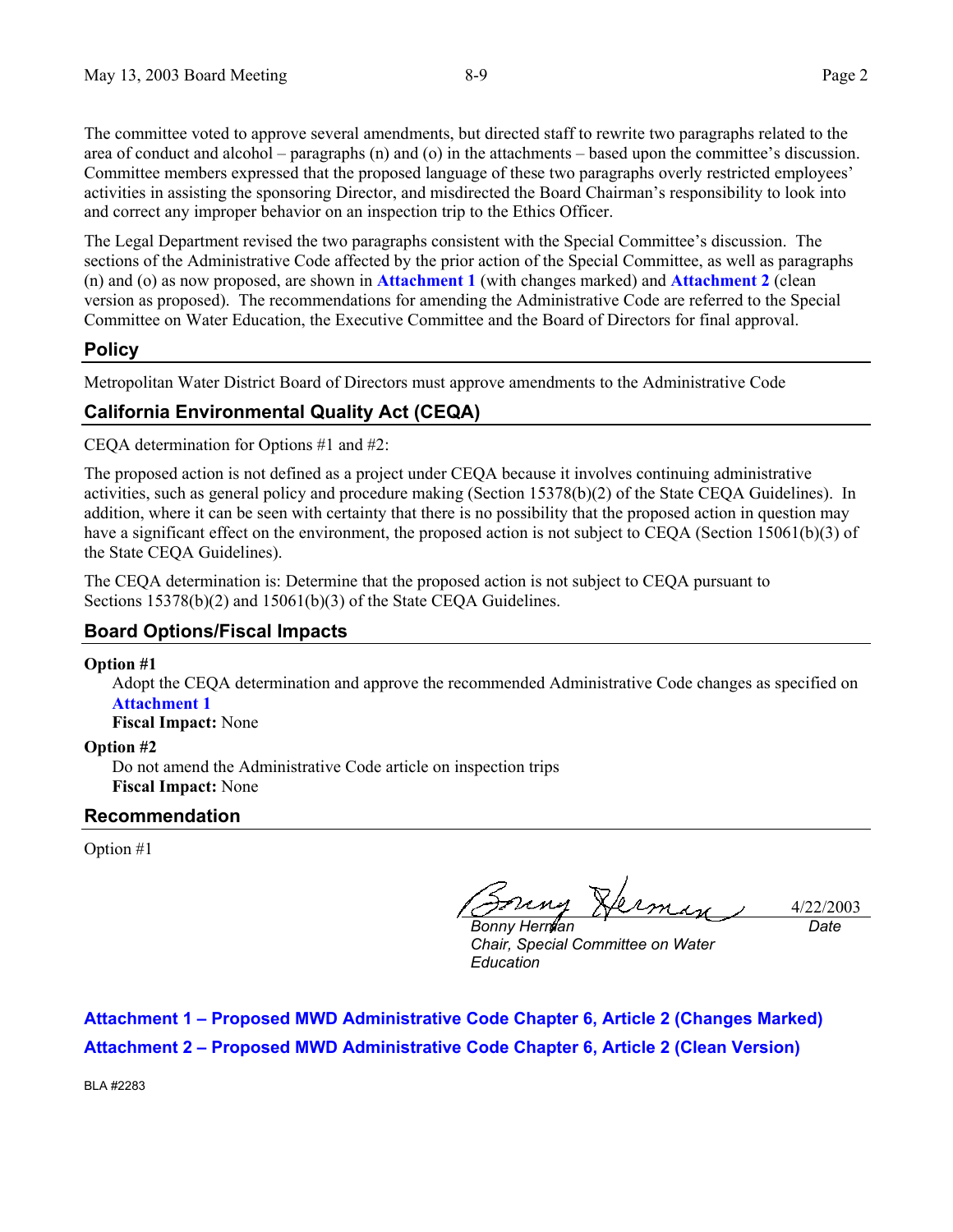### **Proposed MWD Administrative Code Chapter 6, Article 2 (Changes Marked)**

## **§ 2614. Alternative Inspection Trips.**

 When in the best interests of the District, the External Affairs Group may organize alternative inspection trips to inform directors and invited guests on facilities and water management issues. The Board Chair shall approve any alternative inspection trip before it may be made available to directors. An approved alternative inspection trip may be substituted by a director for a regular inspection trip from Section 2611 to 2613 of the Administrative Code; however, the same provisions of Section 2610 shall apply. Any alternative inspection trip will be designated, in the approval, as to the type of regular inspection trip for which it may be substituted.

# **§ 26142615. General Provisions.**

 (a) The purpose of these inspection trips is to disseminate District information; provide elected and appointed officials, members of the business and environmental communities, members of the media, and other leading citizens and interested persons from each member public agency with visual inspection of District and related facilities; and acquaint them with issues facing the water industry and the District's operations, programs, and objectives, both present and future. Each director shall be responsible for the individual selection of guests, the choice of inspection trip and the inspection trip dates.

(b) It is each director's obligation to periodically sponsor inspection trips.

 (c) In order to give these educational inspection trips the broadest coverage, it shall be the practice to avoid having repeat guests. Generally, i Inspection trip guests should be selected from within the area of the public agency represented by the sponsoring director. Each director should strive to select guests who occupy positions of leadership in their communities and other interested persons.

(d) Directors who have a limited number of opinion leaders whom they feel would be of benefit to Metropolitan to include on an inspection trip may co-sponsor a trip with another director in a like situation. may jointly co-sponsor an inspection trip with another director to maximize resources and serve the best interests of the District.

 (e) Directors shall accompany their guests on inspection trips they sponsor except in cases of illness, emergency or other exceptional circumstances, and shall accompany them throughout all portions of the trip. In the event that a sponsoring director is not available, another director from the District or an approved director designee from a member agency must accompany the trip if cancellation is not feasible.

 (f) The number of invited guests on any District inspection trip should be approximately 36.(f) The number of invited guests on any District inspection trip shall not exceed 36.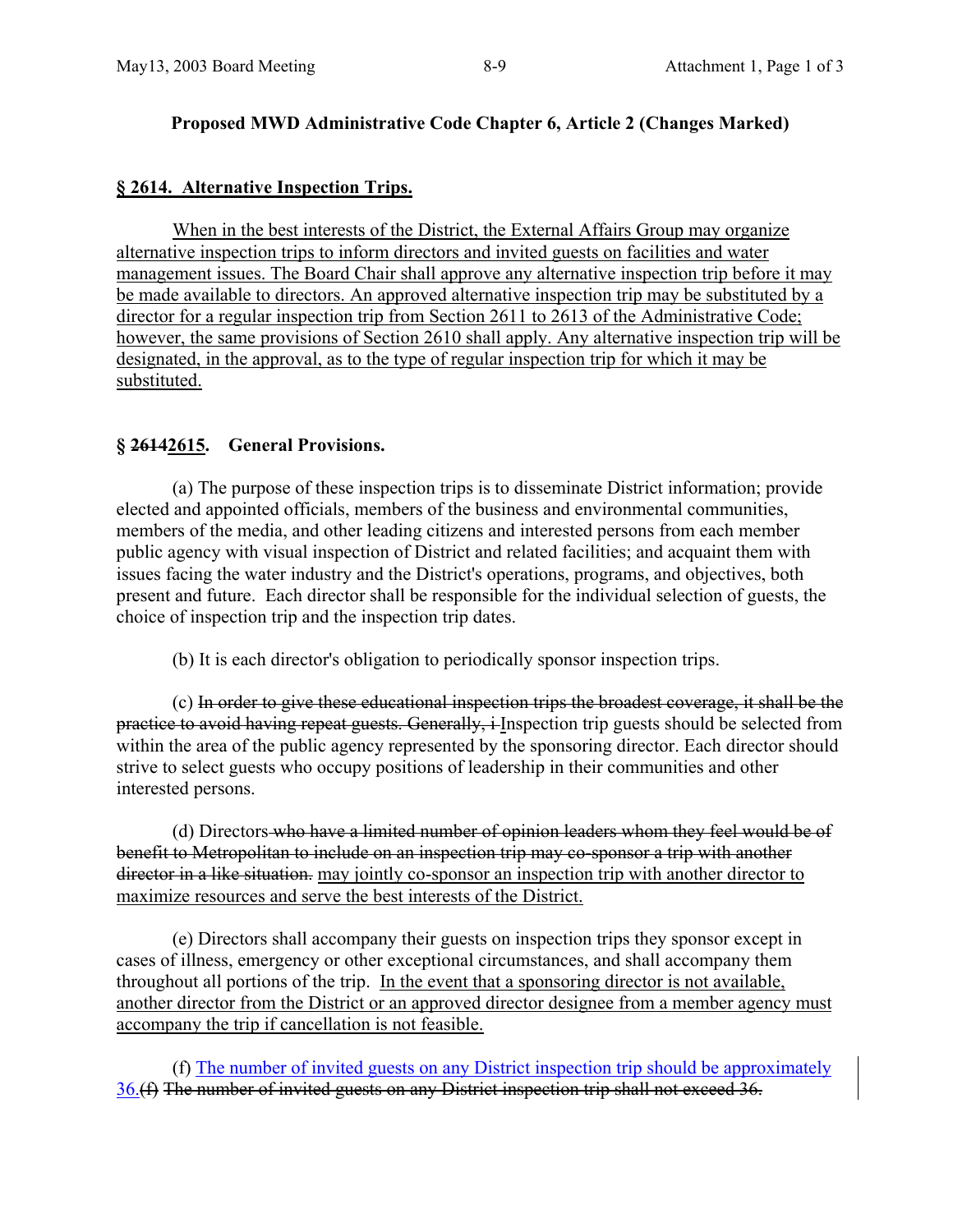(g) Payment of District expenses for transportation and meals on any inspection trip is to be limited to the normal travel routes to and from District facilities.

(h) If the director sponsoring the trip so desires, a reasonable amount of time will be set aside during the inspection trip for a discussion of the water problems of the member public agency as they relate to the District. Reasonable distribution of written material concerning the member public agency also will be permitted.

(i) Itineraries, transportation, lodging and meals for District inspection trips shall be standardized to the extent possible in order to minimize costs. Variations from standard itineraries to accommodate special conditions may be authorized by the Chairman.

(j) Directors are urged to consider scheduling their Colorado River Aqueduct inspection trips for Thursday, Friday and Saturday or Saturday, Sunday, and Monday rather than Friday, Saturday, and Sunday in order to allow two trips to be conducted over the same weekend and, thus, accommodate more directors' requests for preferred-month dates.

 $(k)$  Trip groups numbering ten or less may be required to share the guest quarters at Gene Field Headquarters with another group or groups.

(l) The External Affairs Group will not accept reservations for inspection trips prior to April 1 for the following fiscal year.

(m) Inspection trip dates are assigned on a date/time-request-received basis. Conflicts Scheduling conflicts will be resolved by consultation with affected directors. Continuing disputes shall be resolved by the Chairman. Any unresolved scheduling conflicts shall be referred to the Chair.

(n) In the event a director is unable to schedule a trip because of lack of an open date when he/she submits his/her reservation, he/she shall be accorded priority the next fiscal year.

(o) Alcoholic beverages will not be provided at District expense. Directors shall assume the sole responsibility for the purchase, costs and use of any alcoholic beverages during an inspection trip. Staff shall not purchase or serve alcoholic beverages during an inspection trip. Directors shall assume the sole responsibility for the purchase, costs and use of any alcoholic beverages during an inspection trip. Directors shall not request nor instruct District staff to procure, dispense, or facilitate the consumption of alcoholic beverages during an inspection trip.

(p) Directors sponsoring inspection trips are responsible for the conduct and behavior of all guests attending an inspection trip. Upon being informed, or otherwise becoming aware of, any improper behavior or activitiyactivity, the sponsoring Director shall take appropriate measures, in coordination with Metropolitan tour staff, to address such behavior or activity, up to and including removal of any person or persons from the inspection trip. Directors or guests observing any action or event that is inappropriate shall report such activity as soon as possible to the sponsoring Director, or after the tour is concluded, to the bBoard Chair, for appropriate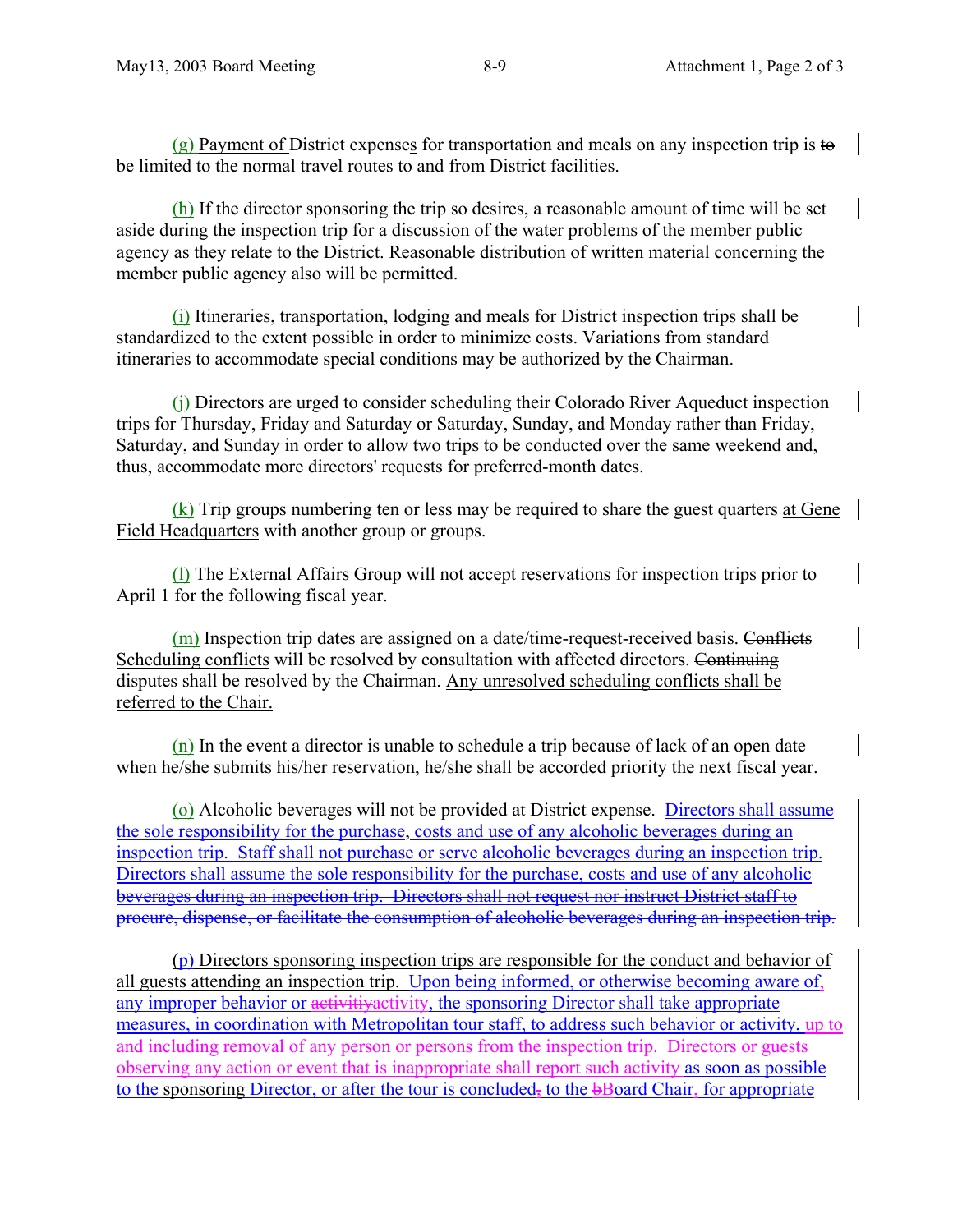action. District staff observing an action or event that is inappropriate shall report such activity as soon as possible to their immediate supervisor for appropriate action. In the event of an occurrence of any improper behavior or activities, the Director has the responsibility to address any concerns including removal of any obstructive person or persons from an inspection trip. Any person who witnesses or experiences any adverse situation may report such matters to the Ethics Officer for review as soon as the trip is concluded.

 $\overline{p}(q)$  Tipping of District employees, is strictly prohibited and any employee accepting a gratuity is subject to dismissal. The Outreach District staff Representative on the trip will handle the tip for the bus driver and any other tips which are appropriate.

 $\left(\frac{q}{r}\right)$  (r) The District will pay Aall necessary expenses incurred during an inspection trip. of any District director or any member of the District staff incurred in connection with any of the above trips will be paid by the District.

 $(r)$  (s) As a security measure, the sponsoring Director shall submit a manifest of all guests to the District in advance of the inspection trip. In an emergency situation, the District may interrupt and/or cancel any inspection trip in accordance with District security policy, which shall include closure of all Metropolitan facilities to visitors.

 $(r)$  (s) (t) Directors within the same member public agency may transfer inspection trips among themselves if the transfer is in the best interests of the District. Acceptance of an inspection trip sponsored by another director shall not affect a director's right to sponsor an inspection trip under the other provisions of this chapter. Directors of one public agency may not transfer their inspection trips to directors of another public agency except for reasons stated in  $(e)$ .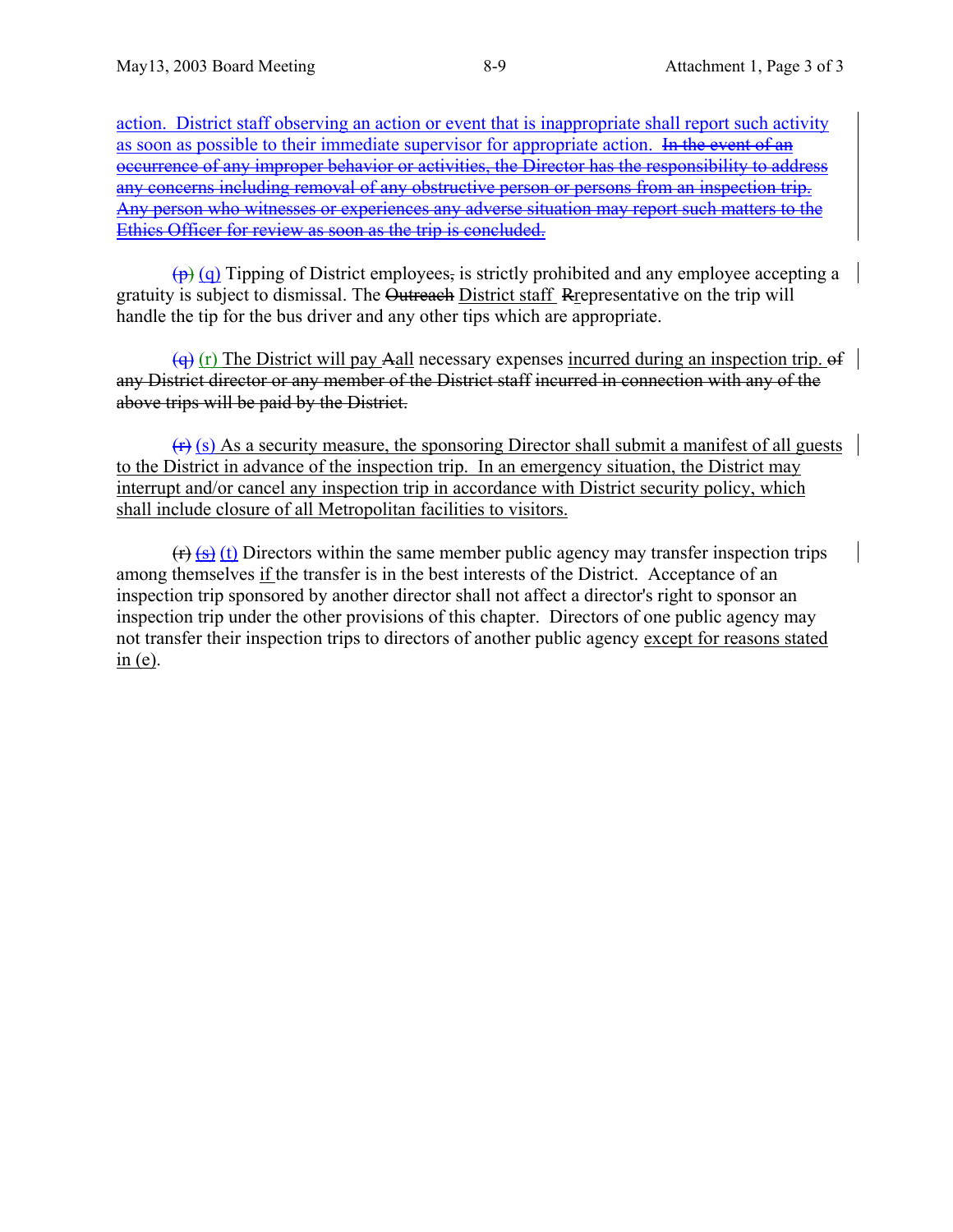#### **Proposed MWD Administrative Code Chapter 6, Article 2 (Clean Version)**

#### **§ 2614. Alternative Inspection Trips.**

 When in the best interests of the District, the External Affairs Group may organize alternative inspection trips to inform directors and invited guests on facilities and water management issues. The Board Chair shall approve any alternative inspection trip before it may be made available to directors. An approved alternative inspection trip may be substituted by a director for a regular inspection trip from Section 2611 to 2613 of the Administrative Code; however, the same provisions of Section 2610 shall apply. Any alternative inspection trip will be designated, in the approval, as to the type of regular inspection trip for which it may be substituted.

#### **§ 2615. General Provisions.**

 (a) The purpose of these inspection trips is to disseminate District information; provide elected and appointed officials, members of the business and environmental communities, members of the media, and other leading citizens and interested persons from each member public agency with visual inspection of District and related facilities; and acquaint them with issues facing the water industry and the District's operations, programs, and objectives, both present and future. Each director shall be responsible for the individual selection of guests, the choice of inspection trip and the inspection trip dates.

(b) It is each director's obligation to periodically sponsor inspection trips.

 (c) Inspection trip guests should be selected from within the area of the public agency represented by the sponsoring director. Each director should strive to select guests who occupy positions of leadership in their communities and other interested persons.

(d) Directors may jointly co-sponsor an inspection trip with another director to maximize resources and serve the best interests of the District.

 (e) Directors shall accompany their guests on inspection trips they sponsor except in cases of illness, emergency or other exceptional circumstances, and shall accompany them throughout all portions of the trip. In the event that a host director is not available, another director from the District or an approved director designee from a member agency must accompany the trip if cancellation is not feasible.

(f) The number of invited guests on any District inspection trip should be approximately 36.

 (g) Payment of District expenses for transportation and meals on any inspection trip is limited to the normal travel routes to and from District facilities.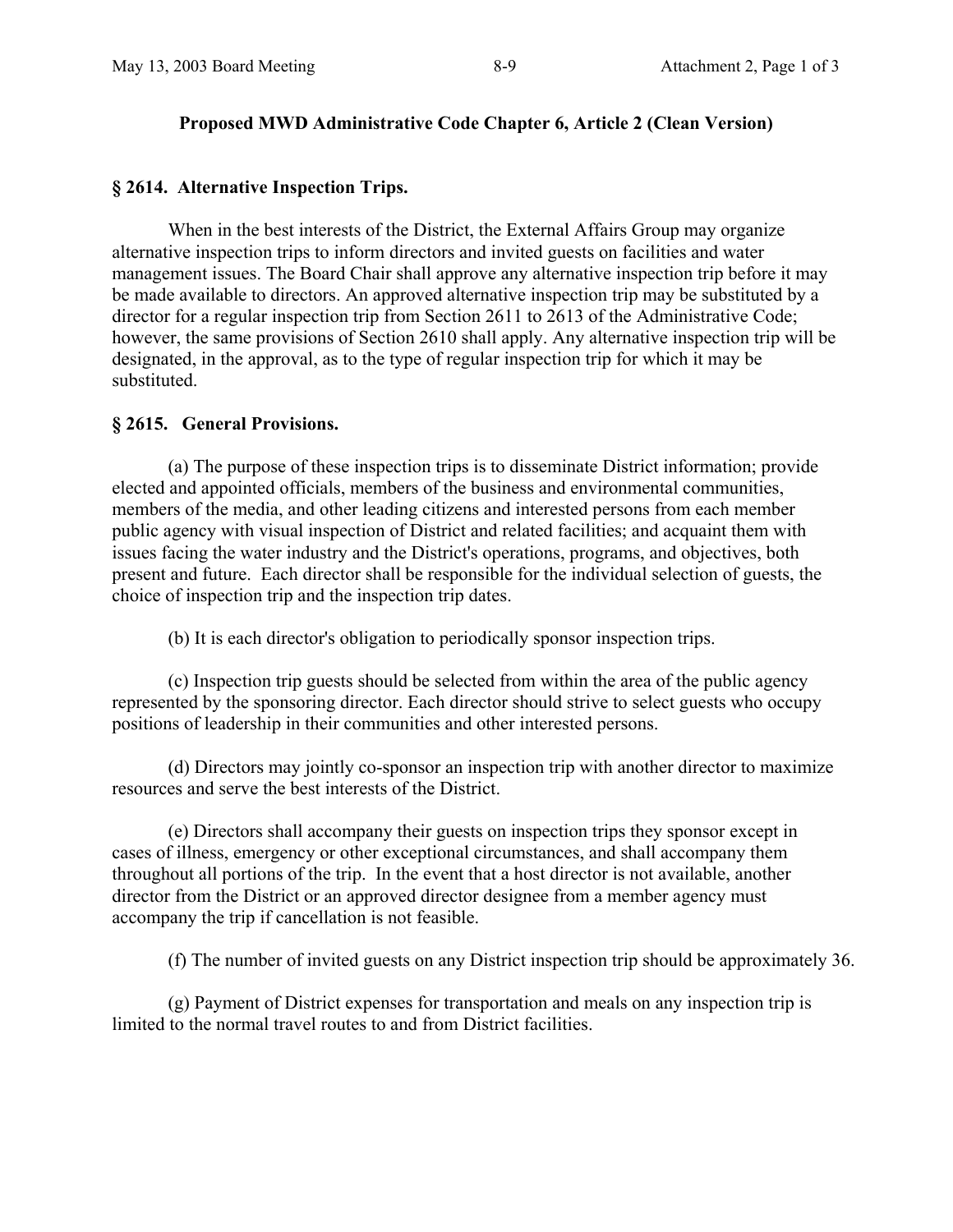(h) If the director sponsoring the trip so desires, a reasonable amount of time will be set aside during the inspection trip for a discussion of the water problems of the member public agency as they relate to the District. Reasonable distribution of written material concerning the member public agency also will be permitted.

 (i) Itineraries, transportation, lodging and meals for District inspection trips shall be standardized to the extent possible in order to minimize costs. Variations from standard itineraries to accommodate special conditions may be authorized by the Chairman.

 (j) Directors are urged to consider scheduling their Colorado River Aqueduct inspection trips for Thursday, Friday and Saturday or Saturday, Sunday, and Monday rather than Friday, Saturday, and Sunday in order to allow two trips to be conducted over the same weekend and, thus, accommodate more directors' requests for preferred-month dates.

 (k) Trip groups numbering ten or less may be required to share the guest quarters at Gene Field Headquarters with another group or groups.

 (l) The External Affairs Group will not accept reservations for inspection trips prior to April 1 for the following fiscal year.

 (m) Inspection trip dates are assigned on a date/time-request-received basis. Scheduling conflicts will be resolved by consultation with affected directors. Any unresolved scheduling conflicts shall be referred to the Chair.

 (n) In the event a director is unable to schedule a trip because of lack of an open date when he/she submits his/her reservation, he/she shall be accorded priority the next fiscal year.

 (o) Alcoholic beverages will not be provided at District expense. Directors shall assume the sole responsibility for the purchase, costs and use of any alcoholic beverages during an inspection trip. Staff shall not purchase or serve alcoholic beverages during an inspection trip.

 (p) Directors sponsoring inspection trips are responsible for the conduct and behavior of all guests attending an inspection trip. Upon being informed, or otherwise becoming aware of, any improper behavior or activity, the sponsoring Director shall take appropriate measures, in coordination with Metropolitan tour staff, to address such behavior or activity, up to and including removal of any person or persons from the inspection trip. Directors or guests observing any action or event that is inappropriate shall report such activity as soon as possible to the sponsoring Director, or after the tour is concluded to the board Chair, for appropriate action.

 (q) Tipping of District employees, is strictly prohibited and any employee accepting a gratuity is subject to dismissal. The District staff representative on the trip will handle the tip for the bus driver and any other tips which are appropriate.

(r) The District will pay all necessary expenses incurred during an inspection trip.